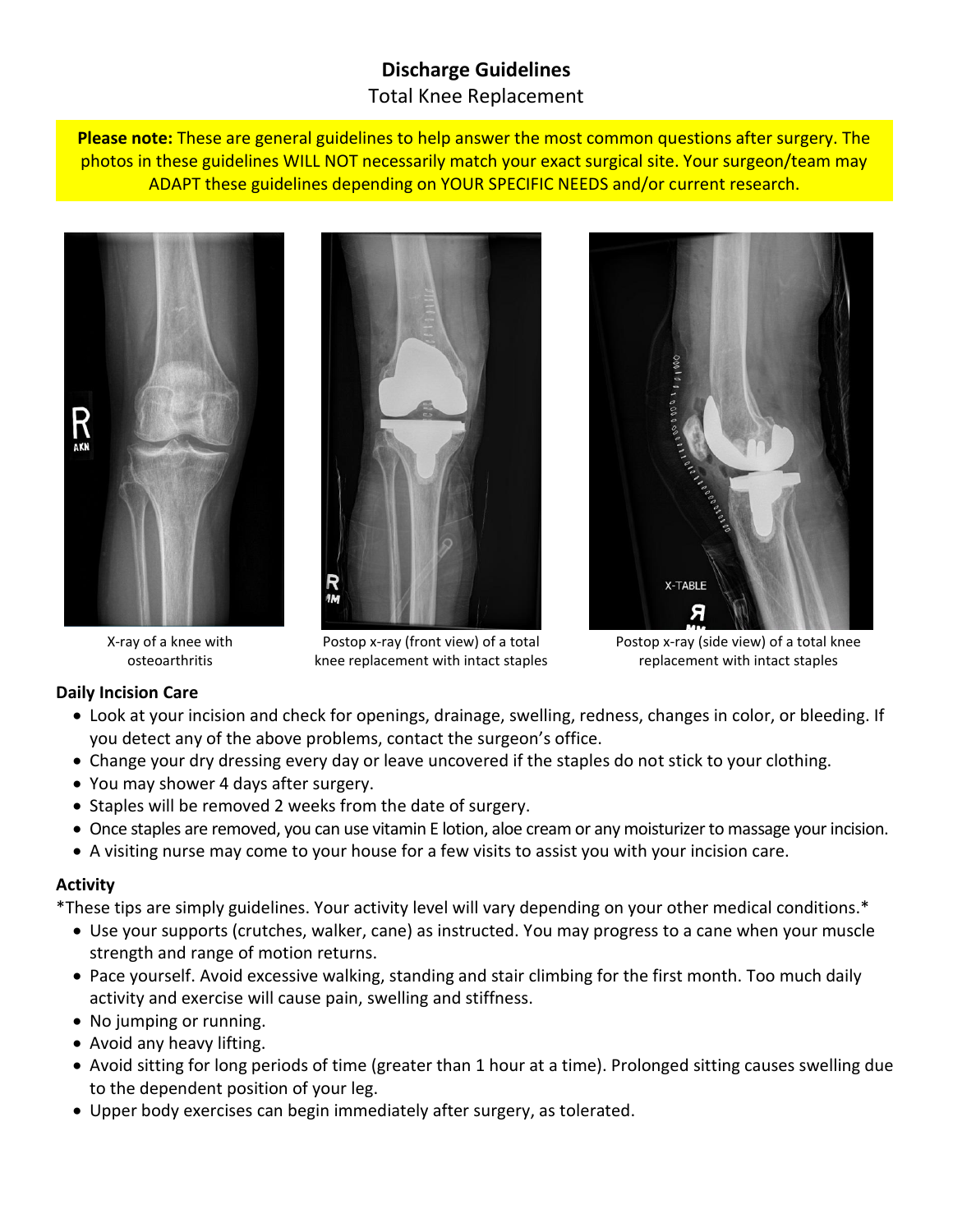- Take precautions to avoid falling. Wear low, non-skid sole shoes. Watch out for electrical cords, wet or uneven floors, floor mats/rugs that may slide. Use night-lights to keep rooms lit, especially if you get up during the night to use the bathroom.
- Some patients require a knee brace while walking to prevent the knee on the operative leg from buckling and prevent a fall. The brace is discontinued when muscle strength returns, and/or when you can do a straight leg raise, which takes a while to achieve.
- Return to driving varies by patient and which leg was operated on. Patients with surgery on their right leg may take longer to get back to driving. You MUST be off narcotics. It is always best to resume driving after discussion with your surgeon.

#### **Diet**

- Your appetite may be less than normal after surgery.
- Incorporate proteins and plenty of fluids into your diet, both of which will help in the healing process.
- If you are taking narcotics, you should take some type of laxative to prevent opioid-induced constipation.
- It is important to maintain a normal body weight after surgery. Excess weight will only stress your knee.

### **Medications**

- Continue to take your regular medications.
- If necessary, take prescribed pain medication (narcotics) as directed.
- DO NOT drink alcohol or drive while taking narcotic pain medication.
- If you are taking narcotics, you should take some type of laxative to prevent opioid-induced constipation.
- You most likely will be discharged on a blood thinner to prevent clots, usually Lovenox (subcutaneous injection) for 2-4 weeks (no blood tests are necessary). Newer, direct oral anti-coagulation medications may be prescribed, or continued if you came to the hospital already taking these types of medications (Eliquis, Plavix, Pradaxa, Xarelto).
- You may be advised to take just an aspirin daily to prevent blood clots.
- Previously Coumadin was given. If you are on Coumadin, you will resume this for your anti-coagulation regimen. Blood tests are necessary for Coumadin; the INR range needs to be between 1.5 and 2.0.
- If you are discharged on a blood thinner administered via daily injection, no blood tests are necessary.

## **Pain**

- Your surgical team understands that you will experience different levels and types of pain following your surgery. You will be prescribed a narcotic, if you wish. Some patients decline a narcotic due to the current opioid crisis and request milder pain medications (tramadol), and/or just take Tylenol alternating with anti-inflammatory medications (Advil, Motrin, Aleve), if tolerated. When we prescribe narcotics, we must do so per current state and federal regulations, which includes a narcotic contract.
- Because of the current focus on opioid addiction, we recommend a multitude of cognitive behavioral techniques, such as imagery, mindfulness, psychotherapy, deep breathing exercises, virtual reality for distraction, journaling, video games, TENS unit (muscle stimulators that can be used at home) and all other integrative care therapies (physical therapy, acupuncture, chiropractic, massage, lymphedema treatment, reiki).

#### **Common Problems**

- It is normal to feel tired after you are discharged.
- If you experience pain and/or swelling, try elevating the site for relief or apply ice use caution not to leave on more than 20 minutes to prevent frost burn.
- If you develop a firm lump in the incisional area, and your overlying skin looks black and blue, you may have developed a postoperative hematoma (blood collection at the operative site where the mass was removed). Notify your surgeon's office.
- Your leg may seem heavy after surgery. This is due to your muscle weakness. Your strength and ability to control your leg will increase over time.